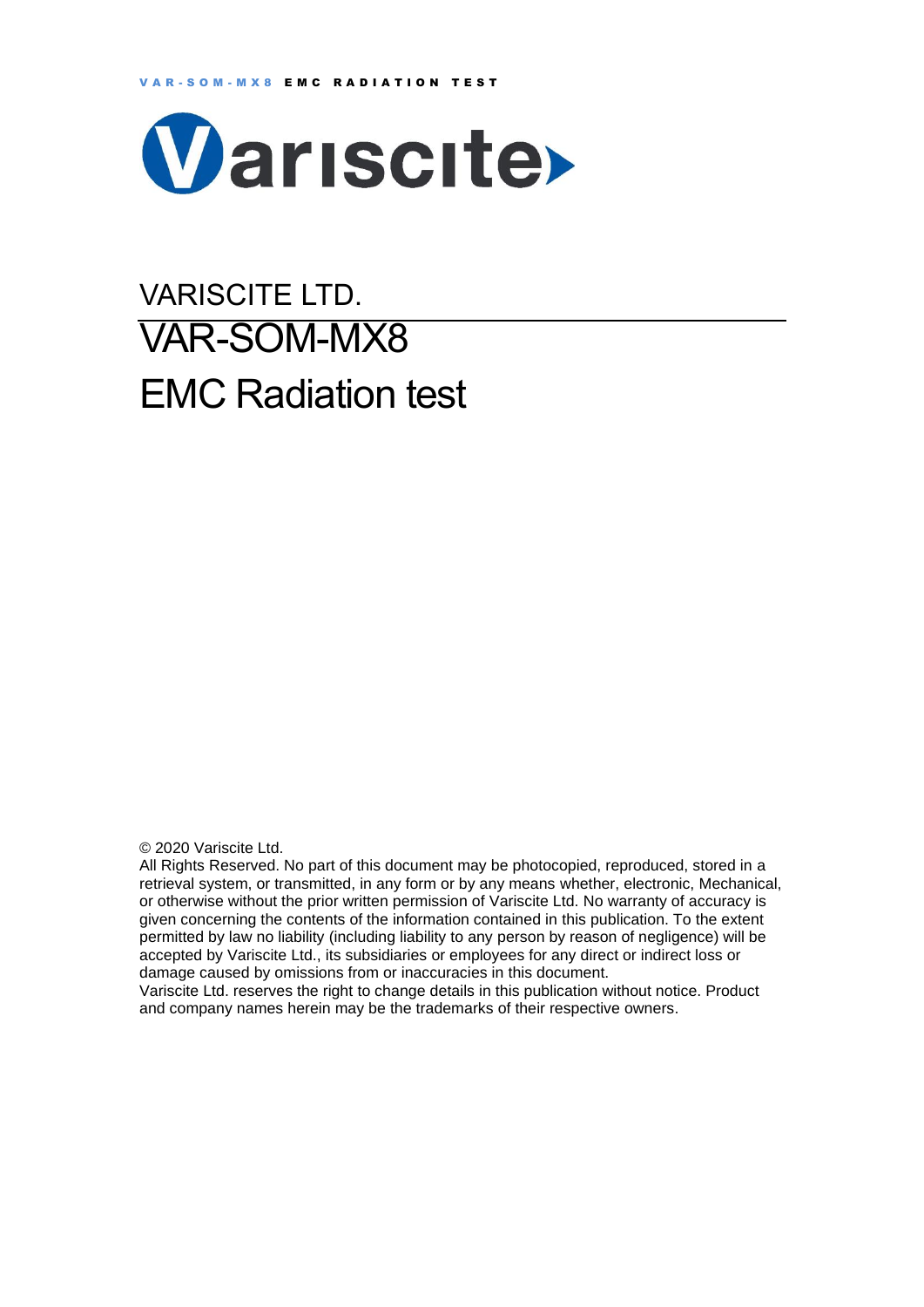## <span id="page-1-0"></span>Document Revision History

| <b>Revision</b>         | <b>Date</b> | <b>Notes</b>   |
|-------------------------|-------------|----------------|
| 1.0<br>$\boldsymbol{A}$ | 1122020     | <b>Initial</b> |
|                         |             |                |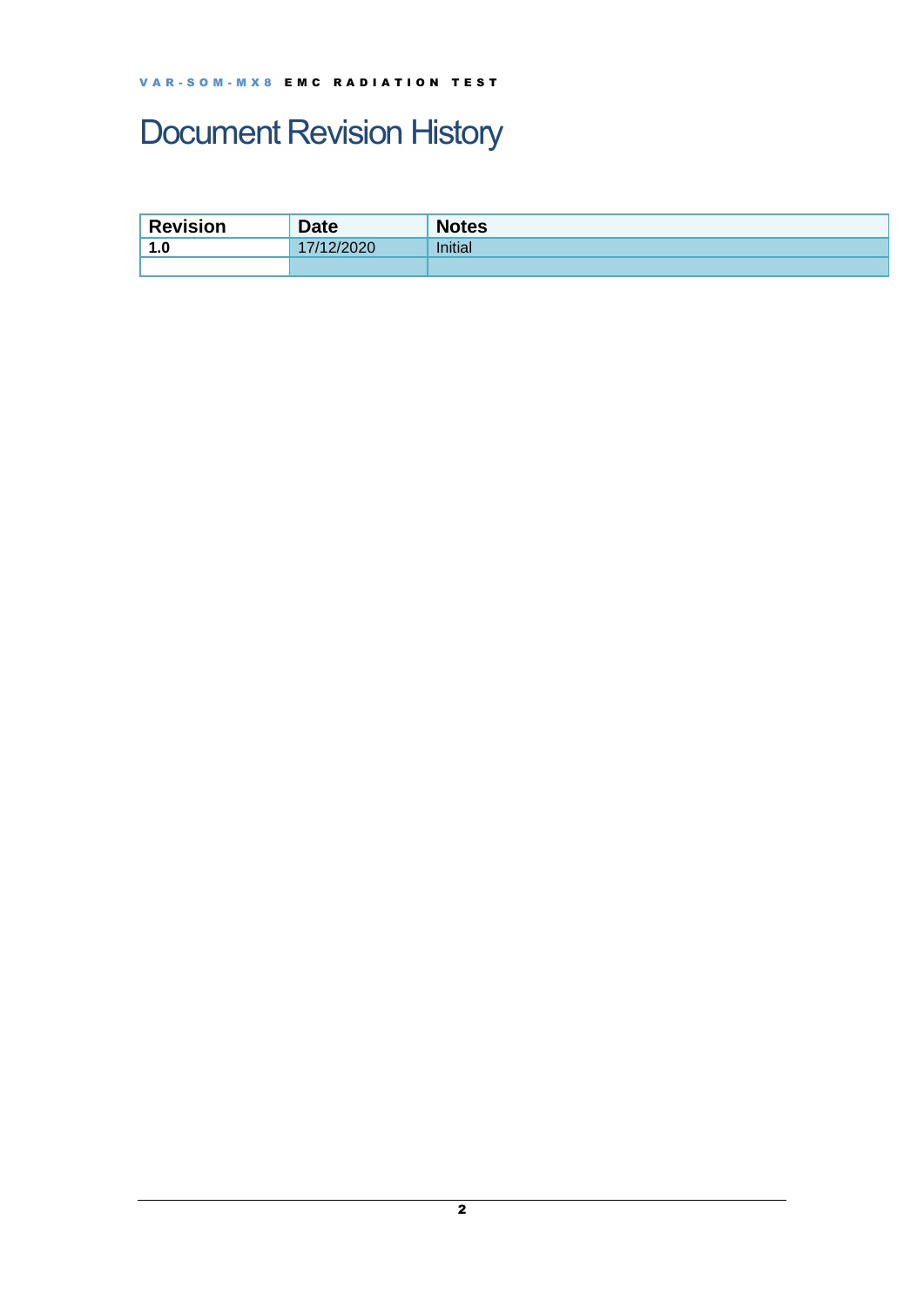## <span id="page-2-0"></span>**Table of Contents**

| 3 <sup>7</sup> |  |  |  |  |
|----------------|--|--|--|--|
| 3.1            |  |  |  |  |
|                |  |  |  |  |
|                |  |  |  |  |
|                |  |  |  |  |
| 6              |  |  |  |  |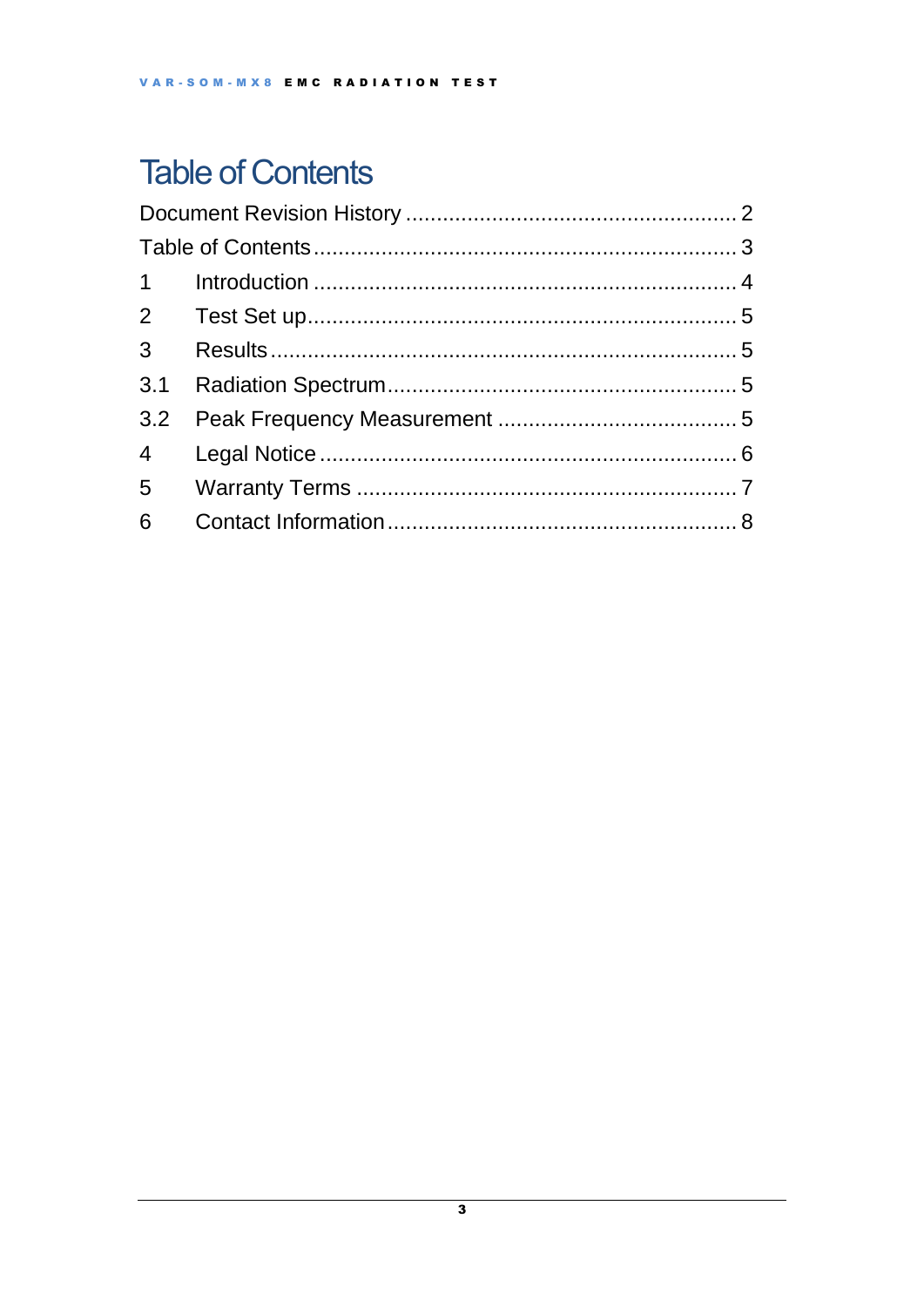### <span id="page-3-0"></span>1 Introduction

This Document presents the VAR-SOM-MX8 EMC radiation test, held at the "THE STANDARDS INSTITUTION OF ISRAEL" EMC test labs ([http://www.sii.org.il/896](http://www.sii.org.il/896-en/SII_EN.aspx) [en/SII\\_EN.aspx\)](http://www.sii.org.il/896-en/SII_EN.aspx).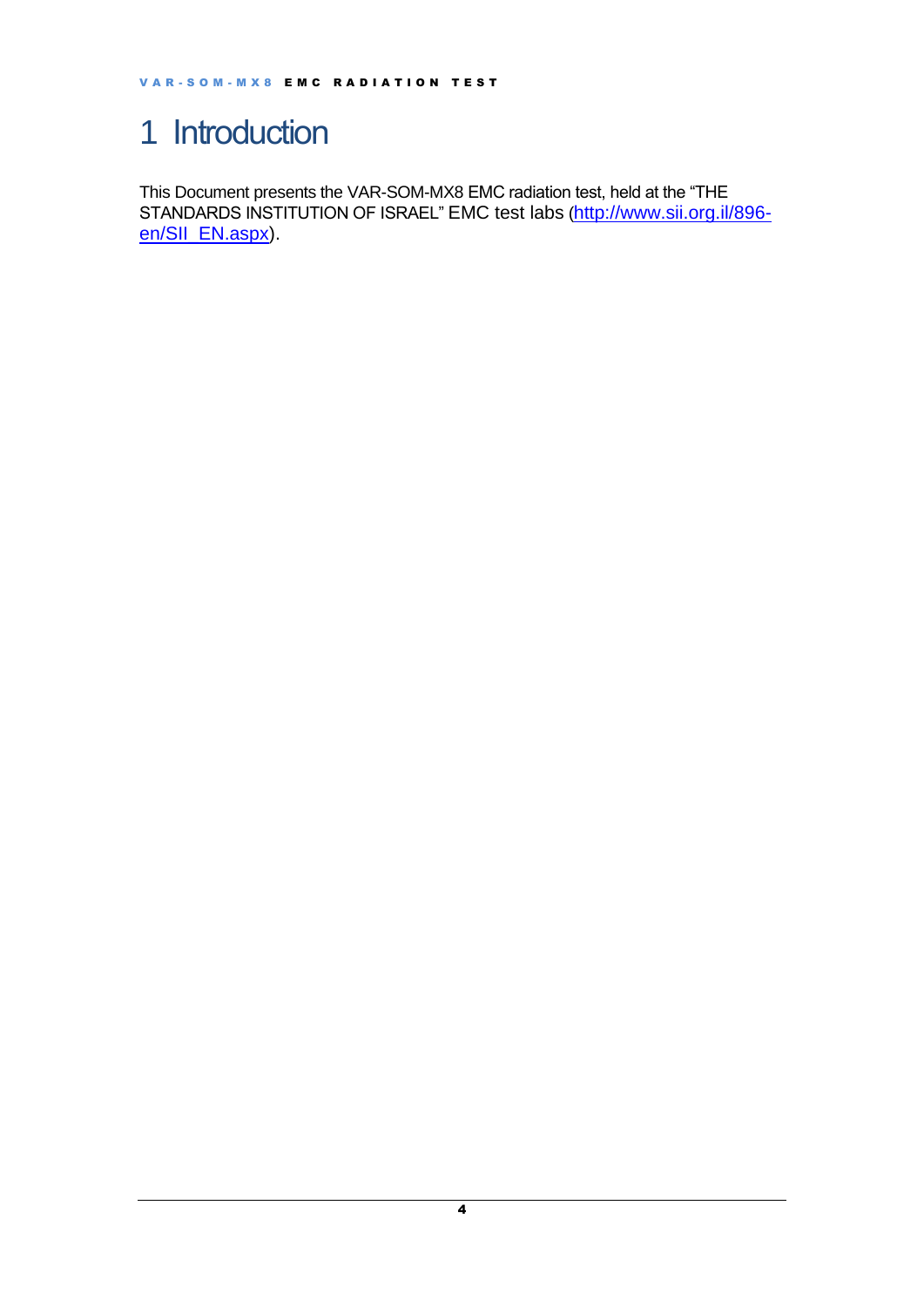## <span id="page-4-0"></span>2 Test Set up

Test setup included a stock VAR-SOM-MX8 Rev 1.3 module assembled on a Symphony-Board carrier board Rev 1.4A, powered by 12V linear power supply. All SOM features were enabled, Ethernet ports of the carrier board were connected to an Ethernet switch. A script running continuous scan for WLAN access points and eMMC writes was executed.

Note: Isolation resistors RN1, RN2, RN3, R151, R136 were not assembled on the Symphony-Board.

### <span id="page-4-1"></span>3 Results

#### <span id="page-4-2"></span>3.1 Radiation Spectrum

The blue graph represents Vertical & Horizontal polarity radiation frequency measurements. The red horizontal line is the EN55022 Class B standard limits



#### <span id="page-4-3"></span>3.2 Peak Frequency Measurement

| Frequency,  | <b>Peak,</b> | IQP,        | <b>IQP Limit.</b> | <b>IDelta OP</b> |
|-------------|--------------|-------------|-------------------|------------------|
| <b>IMhz</b> | $dB\mu V/m$  | $dB\mu V/m$ | $dB\mu V/m$       | (dB)             |
| 299.998     | 40.2         | 40.0        | 47.0              | l-7.0            |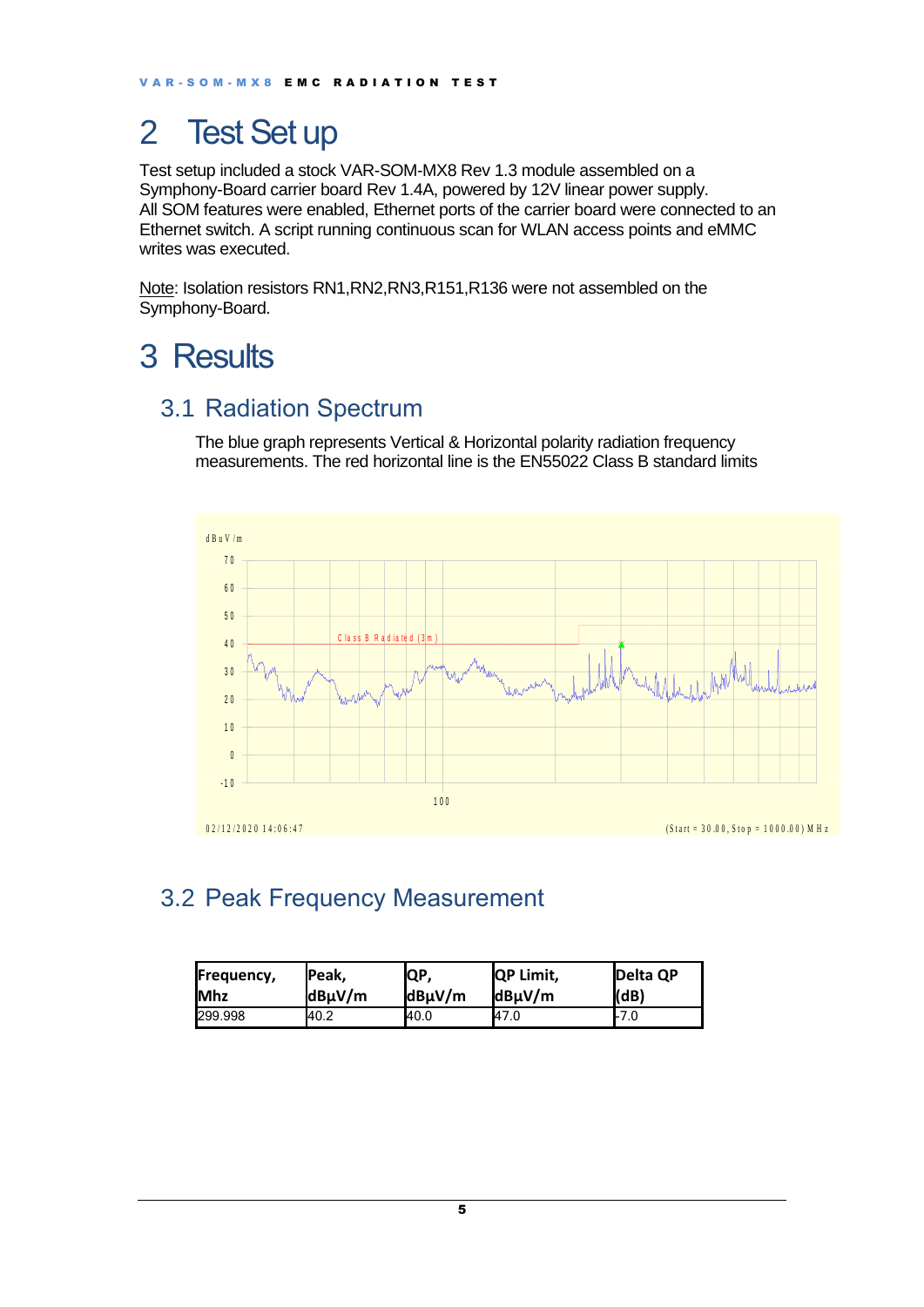## <span id="page-5-0"></span>4 Legal Notice

Variscite Ltd. ("Variscite") products and services are sold subject to Variscite terms and conditions of sale, delivery and payment supplied at the time of order acknowledgement.

Variscite warrants performance of its products to the specifications in effect at the date of shipment. Variscite reserves the right to make changes to its products and specifications or to discontinue any product or service without notice. Customers should therefore obtain the latest version of relevant product information from Variscite to verify that their reference is current.

Testing and other quality control techniques are utilized to the extent that Variscite deems necessary to support its warranty.

Specific testing of all parameters of each device is not necessarily performed unless required by law or regulation.

In order to minimize risks associated with customer applications, the customer must use adequate design and operating safeguards to minimize inherent or procedural hazards. Variscite is not liable for applications assistance or customer product design. The customer is solely responsible for its selection and use of Variscite products. Variscite is not liable for such selection or use or for use of any circuitry other than circuitry entirely embodied in a Variscite product.

Variscite products are not intended for use in life support systems, appliances, nuclear systems or systems where malfunction can reasonably be expected to result in personal injury, death or severe property or environmental damage. Any use of products by the customer for such purposes is at the customer's own risk.

Variscite does not grant any license (express or implied) under any patent right, copyright, mask work right or other intellectual property right of Variscite covering or relating to any combination, machine, or process in which its products or services might be or are used. Any provision or publication of any third party's products or services does not constitute Variscite's approval, license, warranty or endorsement thereof. Any third party trademarks contained in this document belong to the respective third party owner.

Reproduction of information from Variscite datasheets is permissible only if reproduction is without alteration and is accompanied by all associated copyright, proprietary and other notices (including this notice) and conditions. Variscite is not liable for any un-authorized alteration of such information or for any reliance placed thereon.

Any representations made, warranties given, and/or liabilities accepted by any person which differ from those contained in this datasheet or in Variscite's standard terms and conditions of sale, delivery and payment are made, given and/or accepted at that person's own risk. Variscite is not liable for any such representations, warranties or liabilities or for any reliance placed thereon by any person.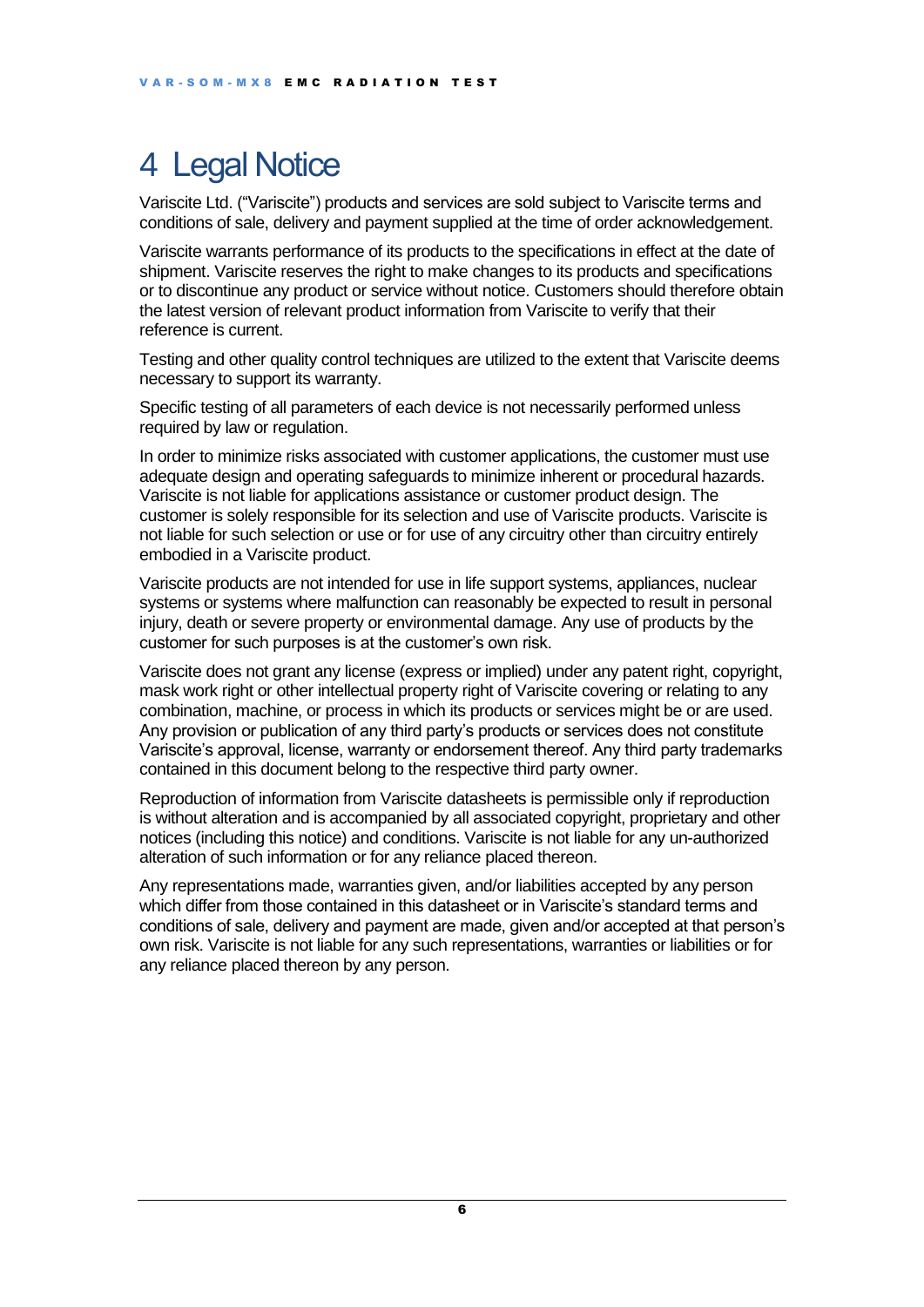### <span id="page-6-0"></span>5 Warranty Terms

#### **Warranty Terms**

Variscite guarantees hardware products against defects in workmanship and material for a period of one (1) year from the date of shipment. Your sole remedy and Variscite's sole liability shall be for Variscite, at its sole discretion, to either repair or replace the defective hardware product at no charge or to refund the purchase price. Shipment costs in both directions are the responsibility of the customer. This warranty is void if the hardware product has been altered or damaged by accident, misuse or abuse.

#### **Disclaimer of Warranty**

THIS WARRANTY IS MADE IN LIEU OF ANY OTHER WARRANTY, WHETHER EXPRESSED, OR IMPLIED, OF MERCHANTABILITY, FITNESS FOR A SPECIFIC PURPOSE, NON-INFRINGEMENT OR THEIR EQUIVALENTS UNDER THE LAWS OF ANY JURISDICTION, EXCEPT THE WARRANTY EXPRESSLY STATED HEREIN. THE REMEDIES SET FORTH HEREIN SHALL BE THE SOLE AND EXCLUSIVE REMEDIES OF ANY PURCHASER WITH RESPECT TO ANY DEFECTIVE PRODUCT.

#### **Limitation on Liability**

UNDER NO CIRCUMSTANCES SHALL VARISCITE BE LIABLE FOR ANY LOSS, DAMAGE OR EXPENSE SUFFERED OR INCURRED WITH RESPECT TO ANY DEFECTIVE PRODUCT. IN NO EVENT SHALL VARISCITE BE LIABLE FOR ANY INCIDENTAL OR CONSEQUENTIAL DAMAGES THAT YOU MAY SUFFER DIRECTLY OR INDIRECTLY FROM USE OF ANY PRODUCT. BY ORDERING THE SOM, THE CUSTOMER APPROVES THAT THE VARISCITE SOM, HARDWARE AND SOFTWARE, WAS THOROUGHLY TESTED AND HAS MET THE CUSTOMER'S REQUIREMETS AND SPECIFICATIONS.